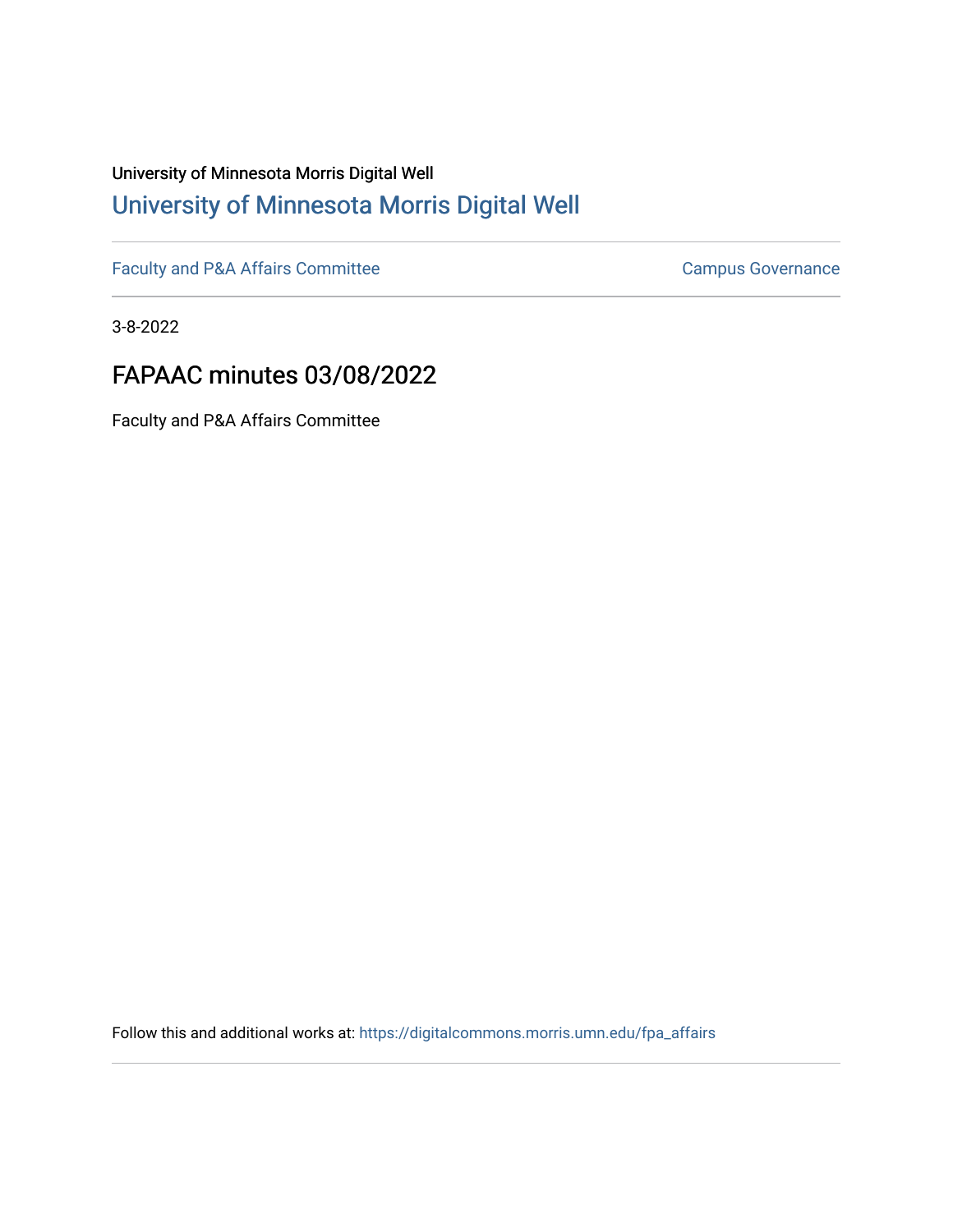## **Faculty and P&A Affairs committee [\(FACPAAC\)](https://committees.morris.umn.edu/faculty-and-pa-affairs-committee) March 8, 2022, 2022 Meeting 11:40 AM–12:40 PM Minutes**

### **Present**

Elena Machkasova, Emily Bruce, Simon Tillier, Ray Bowman, Brad Deane, Dan Demetriou

### **Approving Previous Meeting Minutes**

Feb 22 minutes approved.

### **Old Business**

Professional Development Day mission statement.

- Last meeting a concern was expressed among sub-committee that the statement doesn't include staff who support research (e.g., Grants Development) and professional growth.
- We revised mission statement.
- We voted to send the revised mission statement back to the Prof Dev Day subcommittee.
- The new and the old mission statements are attached at the end of the minutes.

Engagement surveys

● We are in a holding pattern as we await the results of the most recent engagement survey, which Dean Ng would be provided in time by the Chancellor. The suggestion was raised that FACPAAC should request a prompt, frank discussion of the results from Administration.

Feedback from division chairs regarding term faculty

- Noted were: disparities between divisions in percentage of term faculty and possibility of multiterm contracts.
- The Committee discussed the annual review process for term faculty and whether it is part of DC discretion to require or expect service, advising, research.
- Desired goals:
	- o looking at models for multiyear contracts from other schools
	- $\circ$  drafting, by end of AY, a letter to administration about findings and suggestions regarding term faculty contracts

Open forums

● No good model yet for utilizing a collaboration tool for campus-wide discussion. Questions of who would host/own and moderate remain outstanding.

### **New Business**

COVID-compensation